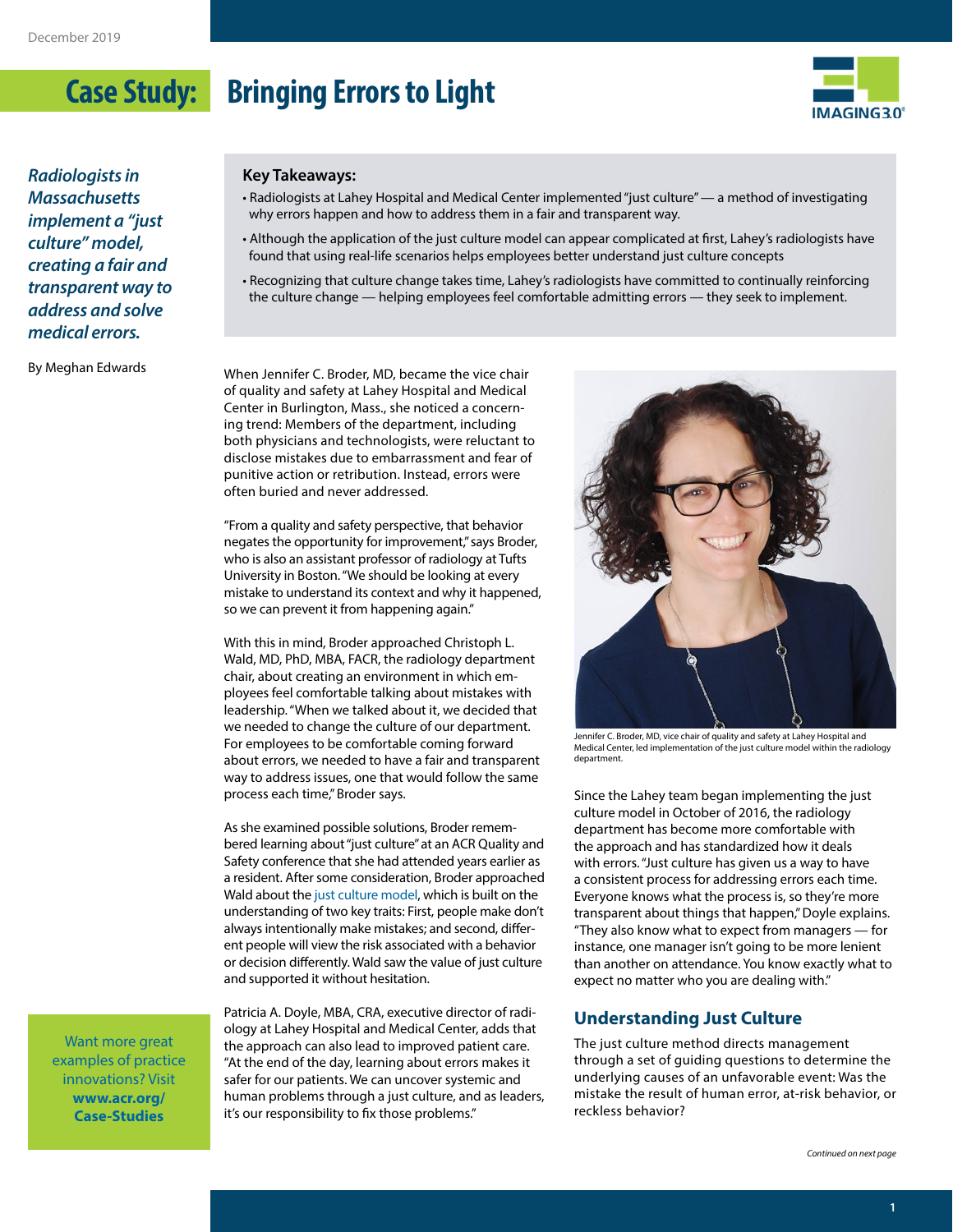

*Continued from previous page*



Patricia A. Doyle, MBA, CRA, executive director of radiology at Lahey Hospital and Medical Center, says the just culture approach leads to improved patient care.

Each type of behavior is distinct — some intentional and some not:

- **Human error**  a simple mistake, maybe something someone forgot to do. For example, during a busy shift, a CT technologist may perform the wrong CT protocol because she forgot to verify the protocol before conducting the exam.
- At-risk behavior risky actions occur when an individual does not recognize the extent of the risk involved in their decision. For example, this could involve workarounds that people might use to get a task done more quickly than the prescribed methodology.
- **Reckless behavior** a deliberate action that consciously disregards risk. For instance, a technologist may intentionally ignore the requirement to check a patient's lab results before a procedure in order to start the exam more quickly.

"Just culture is based on intent — the steps that happened as a person walked through the decisions made," Broder explains. "Was the human error simply an 'I forgot,' or was there specific disregard for known protocol and why? Or was there a systemic error that set up the person to fail?"

Once management determines the intent behind the person's actions, the model outlines appropriate responses for each scenario. Human error results in consolation, at-risk behavior results in coaching, and reckless behavior results in disciplinary action.

### **Securing Leadership Support**

The Lahey radiology leadership chose to implement the just culture model for several reasons, most notably because it would bring a valued change to the department. "If people understand they're not going to be disciplined for making human errors, they may be more likely to talk about their mistakes and why they happened," Broder says. "Ultimately, it helps foster an environment that encourages transparency, inquiry, and learning about error."

To begin the process, Broder and Wald had to determine which institutional leaders needed to support this work for it to succeed. They also approached the hospital's chief medical officer for quality and safety and the chief patient safety officer about the potential for implementing a just culture and invited them to attend the just culture training sessions that Lahey was planning. "They recognized the value immediately. We didn't have to do much in terms of selling them on it," she says.

Broder stresses that unrelenting support from hospital leadership, human resources personnel, and the legal department is critical to changing a culture. "There's nothing worse than saying you're going to operate a certain way and change the culture and then having leadership make a decision that is out of line with the principles you're teaching," Broder says. "If that happens, you're not really walking the walk, and you will end up losing credibility with your employees, who will in turn lose trust in your message that they can feel safe to discuss error. Your culture won't change."

### **Introducing Just Culture**

Next, Broder partnered with Doyle and Lorraine Kelly, associate director of diagnostic imaging at Lahey Hospital and Medical Center, to schedule a mandatory just culture training session for the radiology department's physician and administrative leaders, including the modality operations managers and team leaders.

Broder and her team reached out to their risk management colleagues who had already undergone just culture training at Beverly Hospital, which is in the same healthcare system as Lahey. These colleagues guided the training session, giving a high-level overview of the just culture key concepts and introducing just culture's algorithm, which involves a series of questions $^{\text{!}}$ :

- What happened?
- What usually happens?
- What does the procedure require?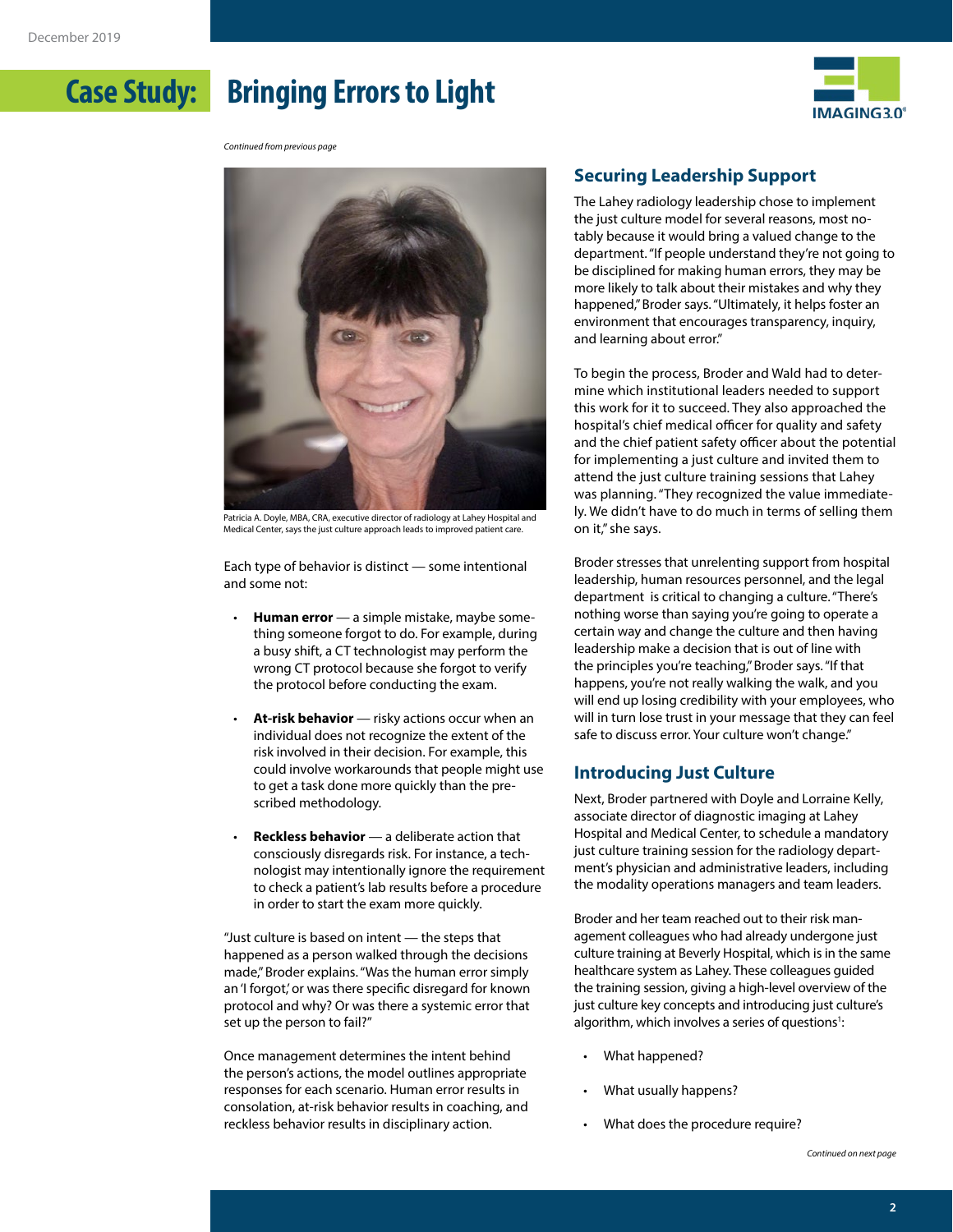

*Continued from previous page*

- Why did it happen?
- How was the organization managing the risk?

Although participants were somewhat overwhelmed with the information, they were supportive of the method. "Managing individual errors is one of the hardest things leaders do," Broder says. "Managers struggle with the complexities of individual personalities and situations, and so they welcome a tool like the just culture method that helps support consistent decision making. I think they felt relieved that we were bringing this idea forward."

The approach gave department leaders a structure for handling these often challenging scenarios, Kelly says. "The just culture approach gave us all one plan to work from," she explains. "It broke down siloes, because a reaction to an error wouldn't change from person to person or modality to modality. I wanted to make sure the frontline staff were being supported equally by the leadership team."

At the end of the training, participants received laminated trifold cards that listed the structured just culture approach; questions to ask to determine how the error was made; and descriptions of human error, at-risk behavior, and reckless behavior. They also listed other algorithms, such as the process to follow for repetitive human error or at-risk behavior.

### **Engaging in Scenario Training**

While the training was well received, changing culture doesn't happen overnight. To continue the culture shift, Broder, Doyle, and Kelly incorporated just culture scenario exercises into the department's monthly quality and safety meeting, from January of 2017 to January of 2019. The vice chair of quality and safety, department director, associate director, modality operations managers and team leaders, and informatics and nursing managers regularly attend the meeting.

During the exercises, the team conducted role-playing scenarios and practiced asking the questions in the just culture algorithms. "Initially, we used made-up scenarios from a guide we had purchased from a consulting company," Doyle recalls. "People hated it because they felt that the scenarios would never happen in our setting. They were geared toward healthcare but were too outrageous."

Broder and her team took this feedback seriously and began developing their own scenarios from real-life situations that occurred in their own department. Doyle selected reports from the hospital safety reporting system that describe errors involving radiology



Lorraine Kelly, associate director of diagnostic imaging at Lahey Hospital and Medical Center, says the just culture model gives department leaders a structure for handling challenging situations.

department technologists or other staff. Examples included an administrative assistant missing an error in a mammogram report (resulting in delayed follow-up), a mislabeled specimen, and a team member sharing a parking pass with another employee who did not share those privileges.

From this information, Doyle prepared a brief, anonymized summary to introduce each scenario. The radiology department is large enough that unless the specific manager was involved, it would be difficult to determine the employees' identities.

The group enacted the employee interview that would follow each event, with Doyle playing the role of the manager and the team leaders taking turns playing the role of the employee. During the interview, participants asked and answered the questions included in the just culture algorithm, using a decision tree to determine whether the event was caused by human error, at-risk behavior, or reckless behavior.

"It took us a while to figure out how to use the algorithm. It wasn't uncommon in the beginning for people to jump to conclusions," Kelly says. "But once we learned how to pick the situation apart with the suggested follow-up questions, we started to get the hang of it. Sometimes we realized we'd be looking at things with a certain bias or asking the wrong questions to understand the outcome."

Broder says that an example of this occurred when a technologist within the department had acquired an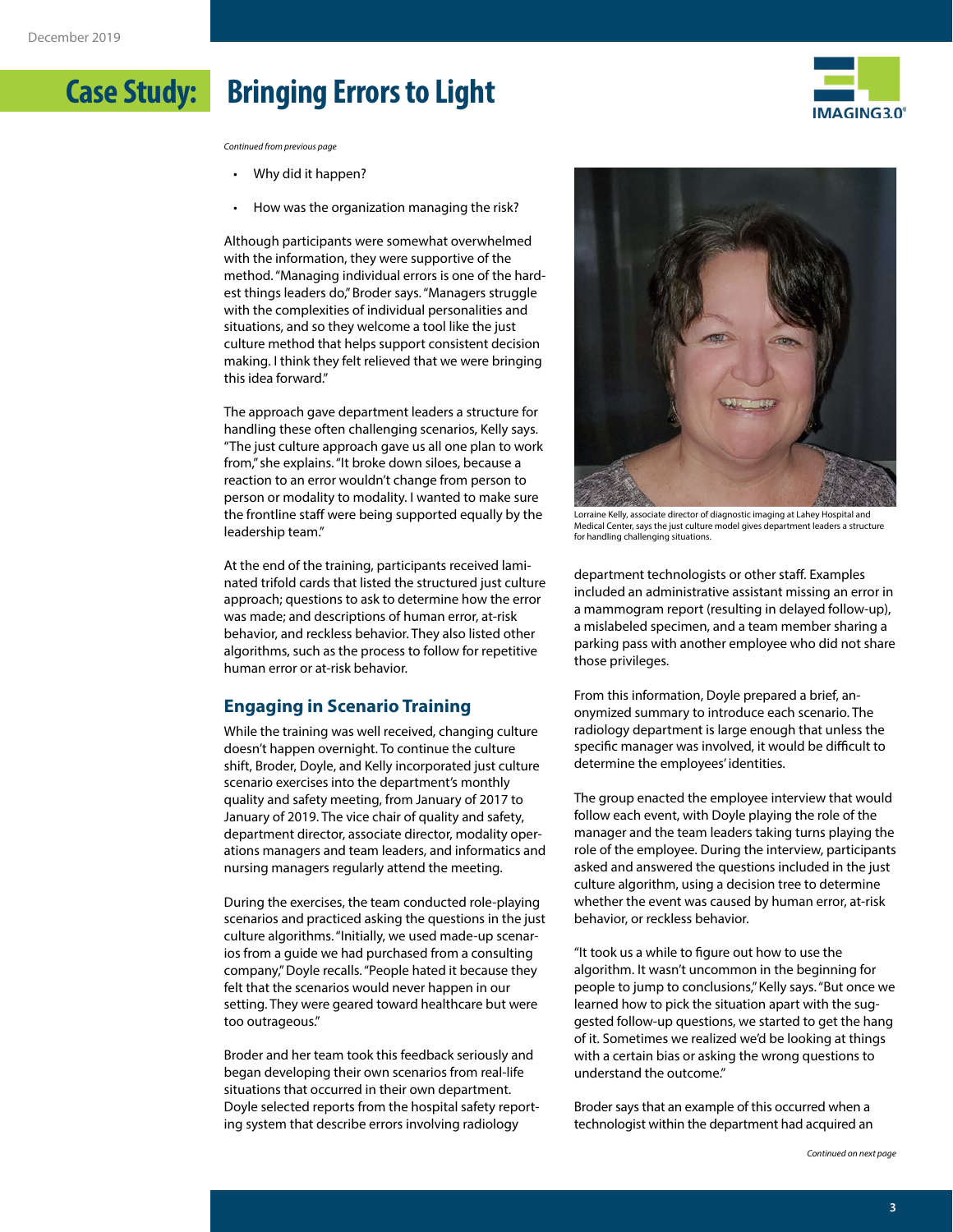

*Continued from previous page*

unnecessary series of images of an adjacent body part during an exam. The technologist separated the extra images from the rest of the study and didn't immediately send them to the PACS. Initially, the manager assumed that the technologist was trying to hide the error, but when asked the questions from the just culture algorithm, the technologist revealed that he didn't know what to do with the images and hadn't yet had the chance to ask.

"The manager assumed the technologist was aware of our department policy of sending all images with the initial exam and therefore had ill intentions," Broder explains. "However, when the manager re-interviewed the technologist using the suggested questions, the actual intent and cause came out."

#### **Determining Effectiveness**

To determine the efficacy of the ongoing training with role playing, Broder issued a survey through email to gather feedback about managers' perceived impact of the just culture training. The first two questions on the survey examined how consistently managers are investigating and managing errors. Questions three through seven identified whether managers were using the just culture model in real life, and questions nine and 10 evaluated whether the department was accomplishing its goals for equity and improving safety.

All 12 of the department's managers participated in the voluntary survey. The results showed great improvement. After the training, all managers reported they were using the same method and asking the same questions to investigate errors each time they occurred. Managers reported improving their outcome bias — considering the outcome of the error when reviewing the case. Consolation in response to human error was used more frequently, while reckless behavior continued to be managed through discipline.

The Lahey radiology leadership team has also received positive anecdotal feedback about the training: "We've heard good things from both the managers and the frontline employees, especially because we've improved the transparency in our system. Staff are beginning to understand how managers evaluate a situation and know that this is a process that will occur every time, so they're more forthcoming when an error happens," Broder says. "Just culture is a tool to help reassure and comfort people when they've made an honest mistake. And our team really appreciates that."

### **Inciting a Change**

Both Doyle and Kelly have noticed changes within the department. "We've had a great response, especially from leadership," says Doyle. "Not long ago, we had an

incident that happened because of pure human error. Previously, that employee would have been terminated. But because leadership walked through this algorithm, they were able to understand the situation and instead, rallied around the employee."

Broder also notes that the department seems less siloed and that managers are using their trifold just culture cards so much that the cards are starting to fall apart. "I've seen more discussions among managers about how they run their staff training and other day-to-day logistics. Before, they tended to stay within their modalities. We are seeing a change not only in individual error management but how we work as a team. Everyone is committed to this culture change."

In the future, Broder and her team plan to continue reinforcing the just culture model within the department by practicing the model and teaching frontline employees about the process. Broder, Doyle, and Kelly are working on a plan to help spread the message to radiology employees about what a just culture is and what they can expect. "We're thinking of doing a video presentation on the concepts of just culture with specific examples. We want to do something accessible that people will be able to spend time with," Broder says. Following the radiologists' lead, hospital leadership has decided to implement the just culture model throughout the institution.

Broder is also teaching radiologists from other hospitals and practices: Recently, she presented Lahey's just culture program to radiology residents at the ACR's Radiology Leadership Institut[e Summit](https://www.acr.org/Practice-Management-Quality-Informatics/Radiology-Leadership-Institute/Programs-and-Training/Leadership-Summit). "We walked through the consequences of physician shame, what physicians worry about when they make errors, and why it's important to transition to just culture. I wanted to make sure the presentation was really practical and actionable," Broder explains.

For others wishing to implement the just culture model into their practice or department, Broder recommends patience and spending time practicing the algorithm. "You can't suddenly change a culture," she says. "It requires focus, dedication, and mindful planning to make certain that the changes you want are implemented. Without spending that time, you just have verbiage without real outcomes."

The effort is worth the result, Broder says. "It's not only right for the employee; it's right for the patient. By implementing just culture and investigating our processes, we're improving the safety of what we do and enhancing the care we provide."

#### **Endnote**

<sup>1.</sup> Outcome Engenuity. *Just culture algorithm v1.2 for physicians*. Plano, TX: Outcome Engenuity, 2012.